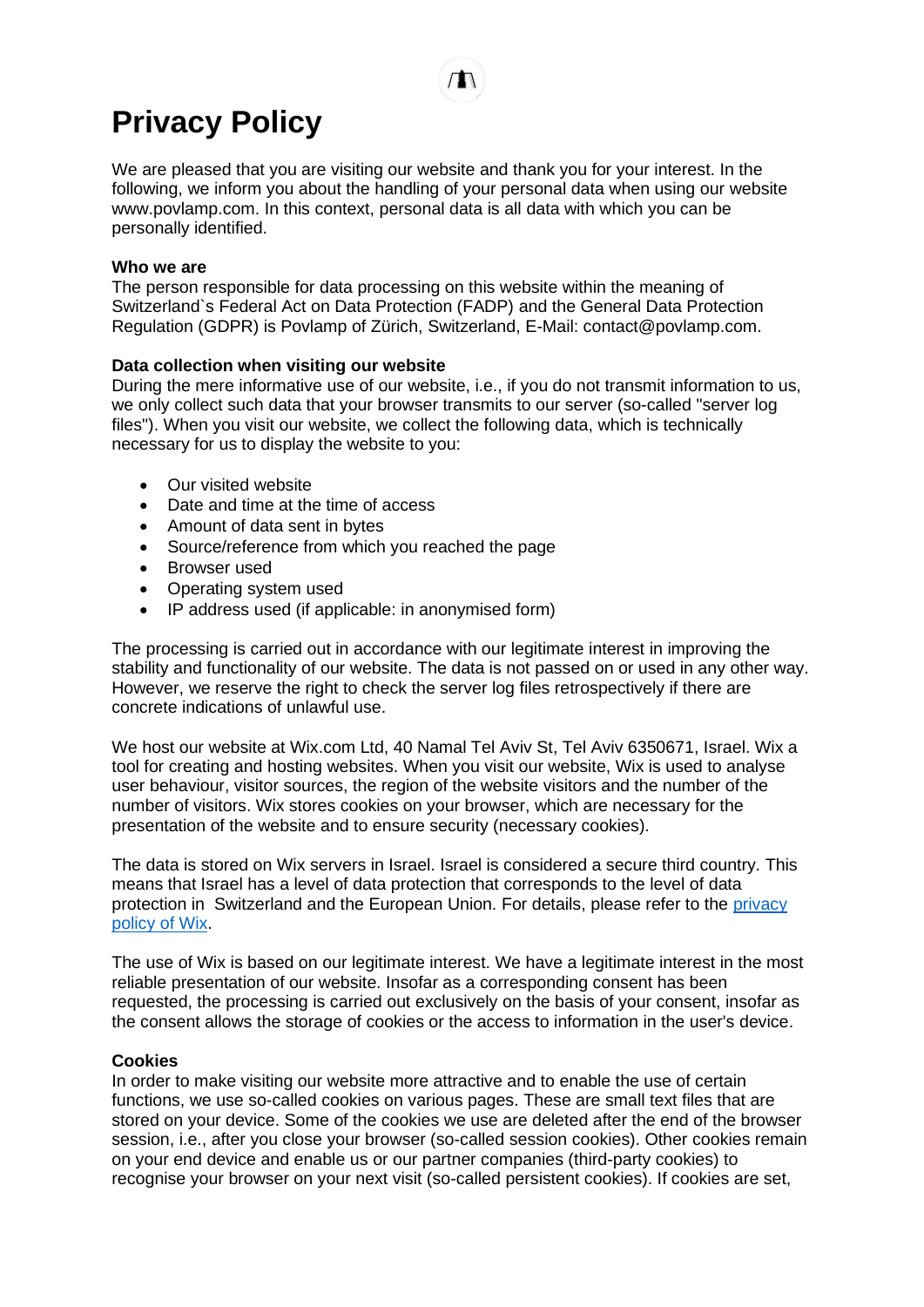they collect and process certain user information such as browser and location data and IP address values to an individual extent. Persistent cookies are automatically deleted after a specified period of time, which may differ depending on the cookie. The duration of the respective cookie storage can be found in the overview of the cookie settings of your web browser. The use of cookies is based on our legitimate interests in the best possible functionality of the website as well as a customer-friendly and effective design of the page visit. For further details, please refer to our Cookie Policy.

## **Contacting us**

When contacting us, personal data is collected. This data is stored and used exclusively for the purpose of answering your request or for contacting you and the associated technical administration. The legal basis for processing this data is our legitimate interest in responding to your request in. If your contact aims at the conclusion of a contract, the additional legal basis for the processing is the provision of a pre - contractual or contractual measure. Your data will be deleted after your request has been processed. This is the case when the circumstances indicate that the matter in question has been conclusively clarified and provided that there are no statutory retention obligations to the contrary.

## **Comment function in our Blog**

In the context of the comment function in our Blog, in addition to your comment, information on the time of the creation of the comment and the commentator's name you have chosen will be stored and published on this website. Furthermore, your IP address will be logged and stored. This storage of the IP address is for security reasons and in case the person concerned infringes the rights of third parties by posting a comment or posts illegal content. We need your e-mail address in order to contact you in the event that a third-party objects to your published content as being illegal. The legal basis for storing your data is our legitimate interest. We reserve the right to delete comments if they are objected to by third parties as unlawful.

## **Registration for our pre-order list**

If you register for our pre-order list, we will regularly send you information about our offers and us. The only data required for sending the newsletter is your e-mail address. The provision of further data is voluntary and will be used to address you personally. We use the so-called double opt-in procedure for sending the newsletter. This means that we will only send you an e-mail newsletter if you have expressly confirmed that you consent to receiving newsletters. We will then send you a confirmation e-mail asking you to confirm that you wish to receive the newsletter in future by clicking on an appropriate link.

By activating the confirmation link, you give us your consent for the use of your personal data in accordance with your consent. When you register for the newsletter, we store your IP address entered by your Internet service provider (ISP) as well as the date and time of registration in order to be able to trace any possible misuse of your e-mail address at a later date. The data collected by us when you register for the newsletter is used exclusively for the purpose of addressing you in an advertising manner by way of the newsletter. You can unsubscribe from the newsletter at any time via the link provided for this purpose in the newsletter or by sending a corresponding message to the responsible person named at the beginning. After unsubscribing, your e-mail address will be deleted from our newsletter distribution list immediately, unless you have expressly consented to further use of your data or we reserve the right to use your data in a manner that goes beyond this, which is permitted by law and about which we inform you in this declaration.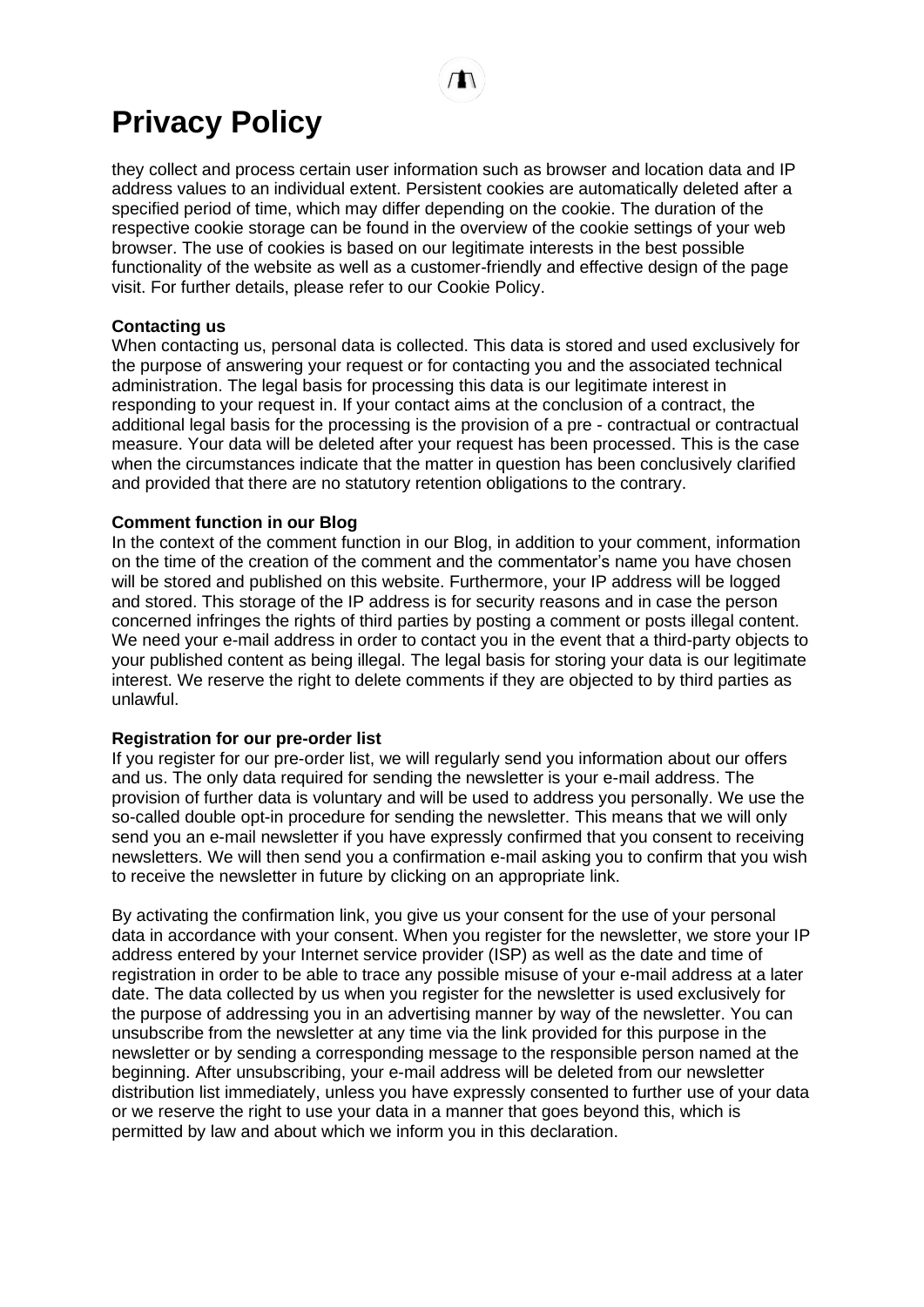#### **Social media plug-ins**

We use social plug-ins from the social network [Instagram](https://help.instagram.com/519522125107875) on our website on the basis of our legitimate interest in order to raise awareness of our company via these. The underlying promotional purpose is to be regarded as a legitimate interest.

The purpose and scope of the data collection and the further processing and use of the data by the respective provider, as well as your rights in this regard and setting options for protecting your privacy, can be found in Instagram`s privacy policy.

By logging out of your Instagram account and deleting cookies that have been set, you can prevent Instagram from assigning the information collected about you to your user account during your visit. If you do not want Instagram to use your data, you can delete the cookies. If you do not want Instagram to directly assign the data collected via our website to your profile, you must log out of your Instagram account before visiting our website. You can also completely prevent the loading of the plugins with add-ons for your browser, e.g., with the script blocker "NoScript", which can be found at: [http://noscript.net.](http://noscript.net/)

## **Duration of storage of personal data**

The duration of the storage of personal data is measured on the basis of the respective legal basis, the processing purpose and - if relevant - additionally on the basis of the respective statutory retention period (e.g., retention periods under commercial and tax law).

When processing personal data on the basis of explicit consent, this data is stored until the data subject revokes his/her consent.

If there are statutory retention periods for data that is processed within the scope of legal or quasi-legal obligations, this data will be routinely deleted after the retention periods have expired, provided that it is no longer required for the fulfilment or initiation of a contract and/or we do not have a legitimate interest in continuing to store it.

When processing personal data on the basis of our legitimate interest, this data is stored until the data subject exercises his or her right to object, unless we can demonstrate compelling legitimate grounds for the processing which override the interests, rights and freedoms of the data subject, or the processing serves to assert, exercise or defend legal claims.

When processing personal data for the purpose of direct marketing on the basis of our legitimate interest, such data shall be stored until the data subject exercises his or her right to object.

Unless otherwise stated in the other information in this declaration on specific processing situations, stored personal data will otherwise be deleted when it is no longer necessary for the purposes for which it was collected or otherwise processed.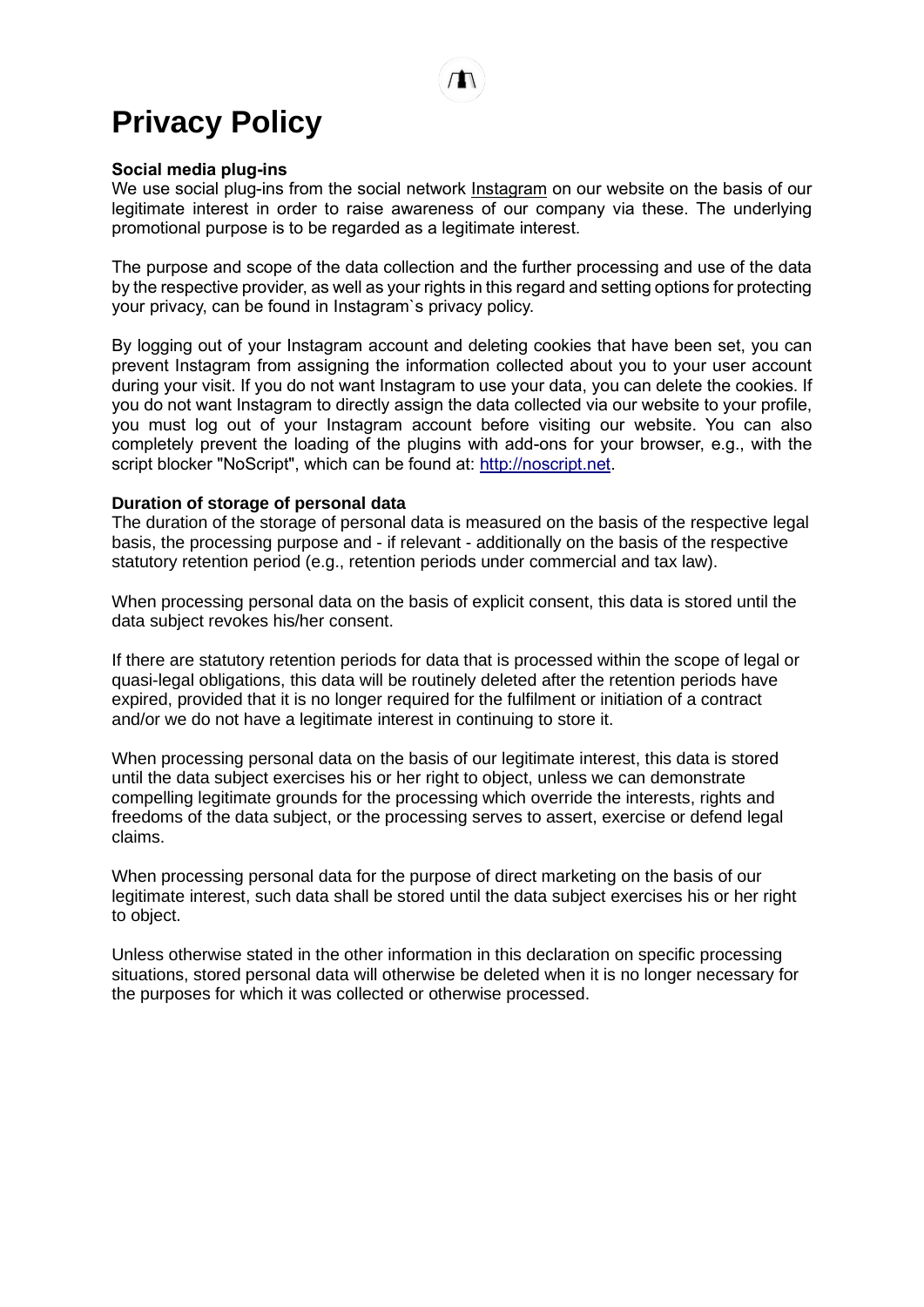## **Data subject rights and right of complaint**

As a data subject of a processing of personal data you have the right to

- to request information about your personal data processed by us. In particular, you can request information about the processing purposes, the category of personal data, the categories of recipients to whom your data have been or will be disclosed, the planned storage period, the existence of a right to rectification, erasure, restriction of processing or objection, the existence of a right of complaint, the origin of your data if it has not been collected by us, as well as the existence of automated decision-making including profiling and, if applicable, meaningful information about its details;
- to request the correction of incorrect or incomplete personal data stored by us without delay;
- to request the erasure of your personal data stored by us, unless the processing is necessary for the exercise of the right to freedom of expression and information, for compliance with a legal obligation, for reasons of public interest, or for the establishment, exercise or defence of legal claims;
- to request the restriction of the processing of your personal data, insofar as the accuracy of the data is disputed by you, the processing is unlawful, but you object to its erasure and we no longer require the data, but you need it for the assertion, exercise or defence of legal claims or you have objected to the processing;
- to receive your personal data that you have provided to us in a structured, common and machine-readable format or to request that it be transferred to another controller; and
- complain to a supervisory authority. As a rule, you can contact the supervisory authority of your usual place of residence or workplace or our registered office.

To assert your rights as a data subject, simply send an e-mail to contact@povlamp.com.

## **Right of revocation in the event of processing on the basis of consent**

If your personal data is processed on the basis of consent (e.g. newsletter dispatch), you have the right to revoke your consent at any time without giving reasons. This has the consequence that we may no longer continue the data processing based on this consent for the future. However, the revocation of your consent does not affect the lawfulness of the processing carried out on the basis of the consent until the revocation. If you wish to exercise your right of revocation, simply send an e-mail to contact@povlamp.com.

## **Right of objection**

Insofar as your personal data are processed on the basis of legitimate interests, you have the right to object to the processing of your personal data, insofar as there are grounds for doing so that arise from your particular situation. If your objection is directed against direct advertising, you have a general right of objection; a statement of reasons is not required for these cases.

If you wish to exercise your right of objection, simply send an e-mail to contact@povlamp.com.